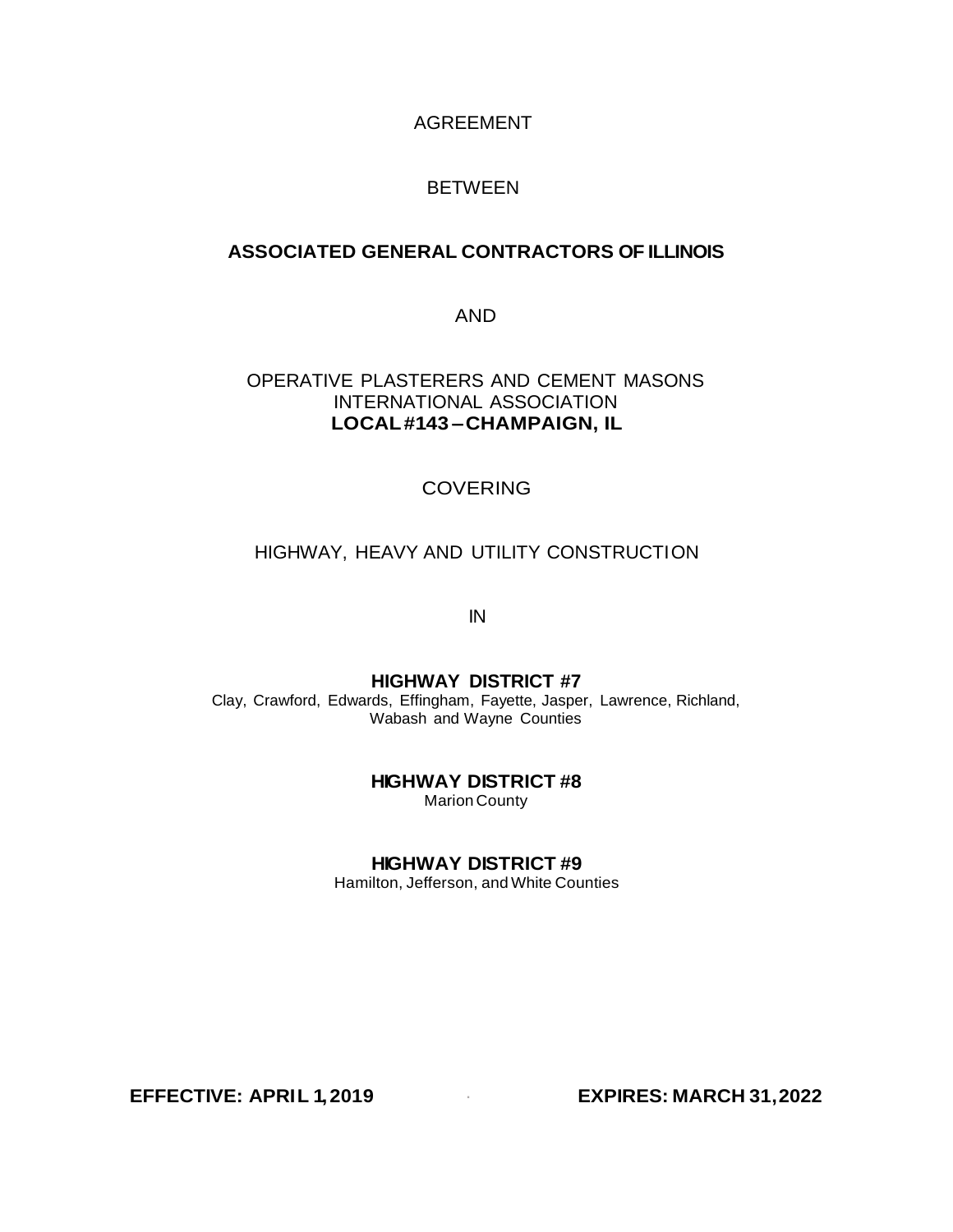# **CEMENT MASONS LOCAL #143 DISTRICT #7, #8, and #9**

|                  |                                                    | 1                       |
|------------------|----------------------------------------------------|-------------------------|
|                  | ARTICLE 1 - EMPLOYING CEMENT MASONS UNION SECURITY | $\mathbf 1$             |
| <b>ARTICLE 2</b> |                                                    | $\mathbf{2}$            |
| <b>ARTICLE 3</b> |                                                    | $\mathbf{3}$            |
| <b>ARTICLE 4</b> |                                                    | $\mathbf{3}$            |
| <b>ARTICLE 5</b> |                                                    | $\overline{\mathbf{4}}$ |
| <b>ARTICLE 6</b> |                                                    | $\boldsymbol{4}$        |
| <b>ARTICLE 7</b> |                                                    | 5                       |
|                  |                                                    | 6                       |
|                  |                                                    | 6                       |
|                  |                                                    | 6                       |
|                  |                                                    | $\overline{7}$          |
|                  |                                                    | $\overline{7}$          |
|                  |                                                    | $\overline{7}$          |
|                  |                                                    | 8                       |
|                  | ARTICLE 15 - WAGES, FRINGE BENEFITS & DEDUCTIONS   | 8                       |
|                  |                                                    | 11                      |
|                  |                                                    | 11                      |
|                  |                                                    | 12                      |
|                  | ARTICLE 19 - ALCOHOL AND NON-PRESCRIPTION DRUGS    | 12                      |
|                  |                                                    | 14                      |
|                  |                                                    | 14                      |
|                  |                                                    | 15                      |
|                  |                                                    | 15                      |
|                  |                                                    | 16                      |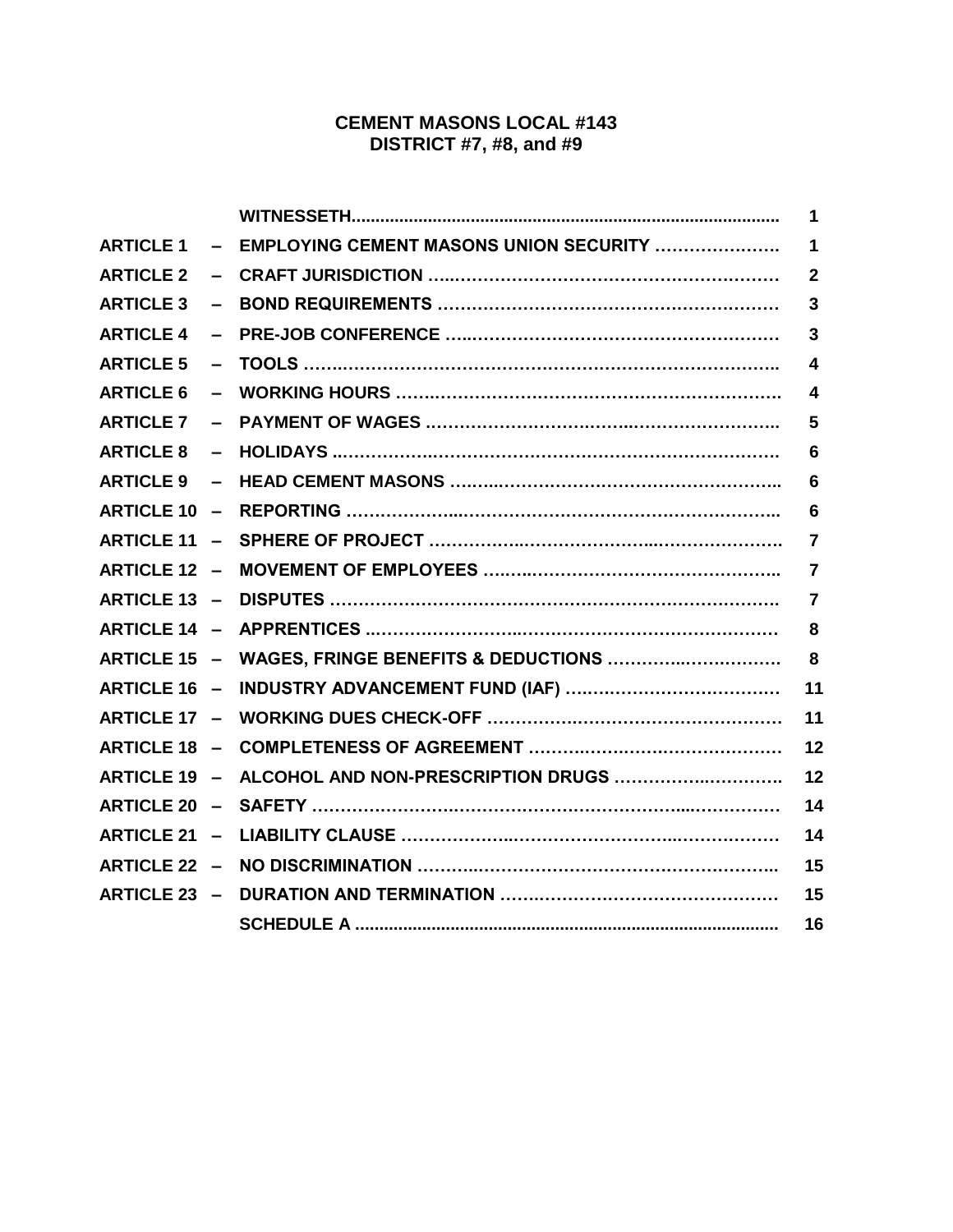# THE ASSOCIATED GENERAL CONTRACTORS OF ILLINOIS CEMENT MASONS LOCAL #143 HIGHWAY, HEAVY AND UTILITY

This Agreement, made and entered into this 1<sup>st</sup> day of April 2019, by and between THE ASSOCIATED GENERAL CONTRACTORS OF ILLINOIS, which is the recognized bargaining unit for the Employers, hereinafter referred to as Contractor or Employer, and the OPERATIVE PLASTERERS' AND CEMENT MASONS' INTERNATIONAL ASSOCIATION, hereinafter referred to as the International, and Local Union #143, Champaign, IL all hereinafter referred to as Union or Employer, who have been recognized as the unit with bargaining rights for head cement masons, journeymen, and apprentice operative plasterers and cement masons for wages and working conditions in the State of Illinois consisting of the following counties in Highway Districts #7, #8 and #9: Clay, Crawford, Edwards, Effingham, Fayette, Hamilton, Jasper, Jefferson, Lawrence, Marion, Richland, Wabash, Wayne and White.

#### WITNESSETH:

That, whereas, it is believed to be of mutual advantage that a workable agreement shall exist between and among the contractors, and the union, and the International in the employment of cement masons on highway, heavy, and utility construction projects;

And, whereas, it is believed that such an agreement will eliminate disputes and work stoppages due to misunderstandings of jurisdictional awards and proper recognition of craft practices;

And, whereas, this agreement covers highway, heavy and utility construction which shall be construed to encompass all construction with the exception of building construction. For purposes of this agreement, building construction shall mean the construction of building structures inside the property line including modifications thereof, or additions or repairs thereto, intended for use for shelter, protection, comfort or convenience;

And whereas, it is desired to establish a uniform wage and uniform working conditions within the counties covered by this Agreement in the State of Illinois; It is therefore understood and agreed between the parties hereto as follows:

### **ARTICLE 1 EMPLOYING CEMENT MASONS UNION SECURITY**

1. The employer shall secure and employ cement masons under the following terms and conditions of employment; journeymen and apprentices of cement masons who are now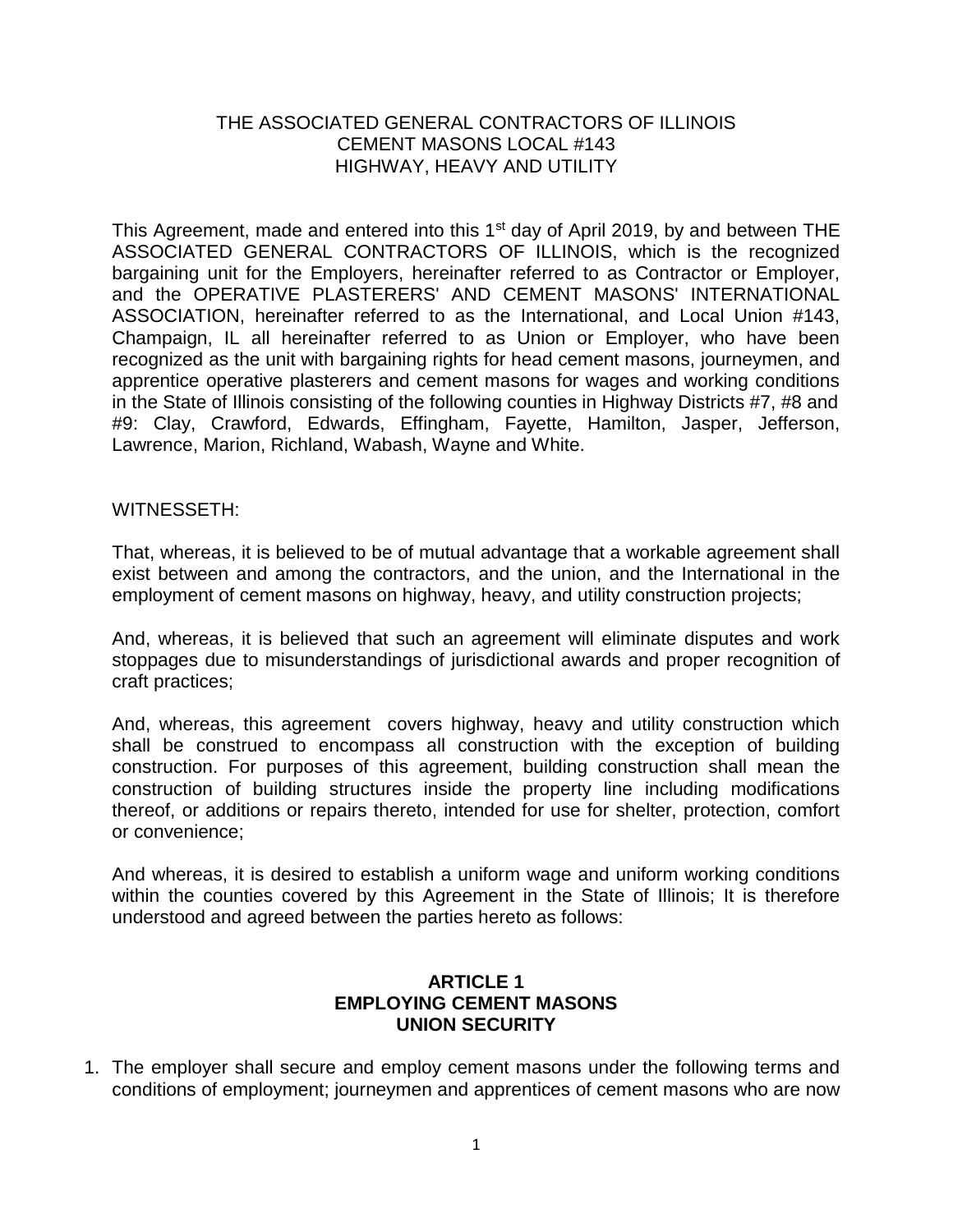employees of the employers who are signers of this agreement and who are members of the Union shall remain as a condition of employment during the term of this agreement. New employees shall be required to become and remain members of the Union as a condition of employment from and after the ]1h day following the dates of their employment.

- 2. The seven-day requirement as described above means seven working days accumulated with one or more contractors signatory to this agreement, or who may hereafter become signatory to this agreement.
- 3. The contractor has the privilege of determining the number of cement masons any portion of the work shall require.
- 4. It is further agreed that in the event any employee employed under the terms and conditions of this agreement does not comply with the above section, the party of the second part shall notify the employer in writing requiring discharge of said employee.

# **ARTICLE 2 CRAFT JURISDICTION**

- 1. The cement masons shall have exclusive jurisdiction over all finishing in back of machine such as rodding of all concrete with longitudinal floats and the finishing of all concrete surfaces whether by flat, trowel, broom, or any other method not herein mentioned to bring concrete to a uniform surface.
- 2. The cement masons shall set all curb and gutter forms, pave ditch forms, and driving of all stakes and pins.
- 3. Cement masons shall do all rubbing of concrete surfaces on bridges, viaducts, underpasses, tunnels, and highways where uniform surfaces are required whether done by hand or machine. All pointing, caulking, and patching shall be recognized as work of the cement masons.
- 4. Cement masons shall do all setting of screeds of lumber, metal, or other materials to determine the proper grade of concrete, when used to serve as form such as 2" x 4"'s or other planed pieces of material, when held in place by stakes and/or spreaders. Agreed upon in June 13, 1944 by U.B. of C and J. of A. and O.P. and C.M.I.A.
- 5. It is further agreed that the employer will assign the cement masons such work tasks for which it has been given jurisdiction as determined by the last prior decisions or agreements, if any, as approved by the National Building and Construction Trades Department of the AFL-CIO or approved by the National Joint Board of Settlement of Jurisdictional Disputes.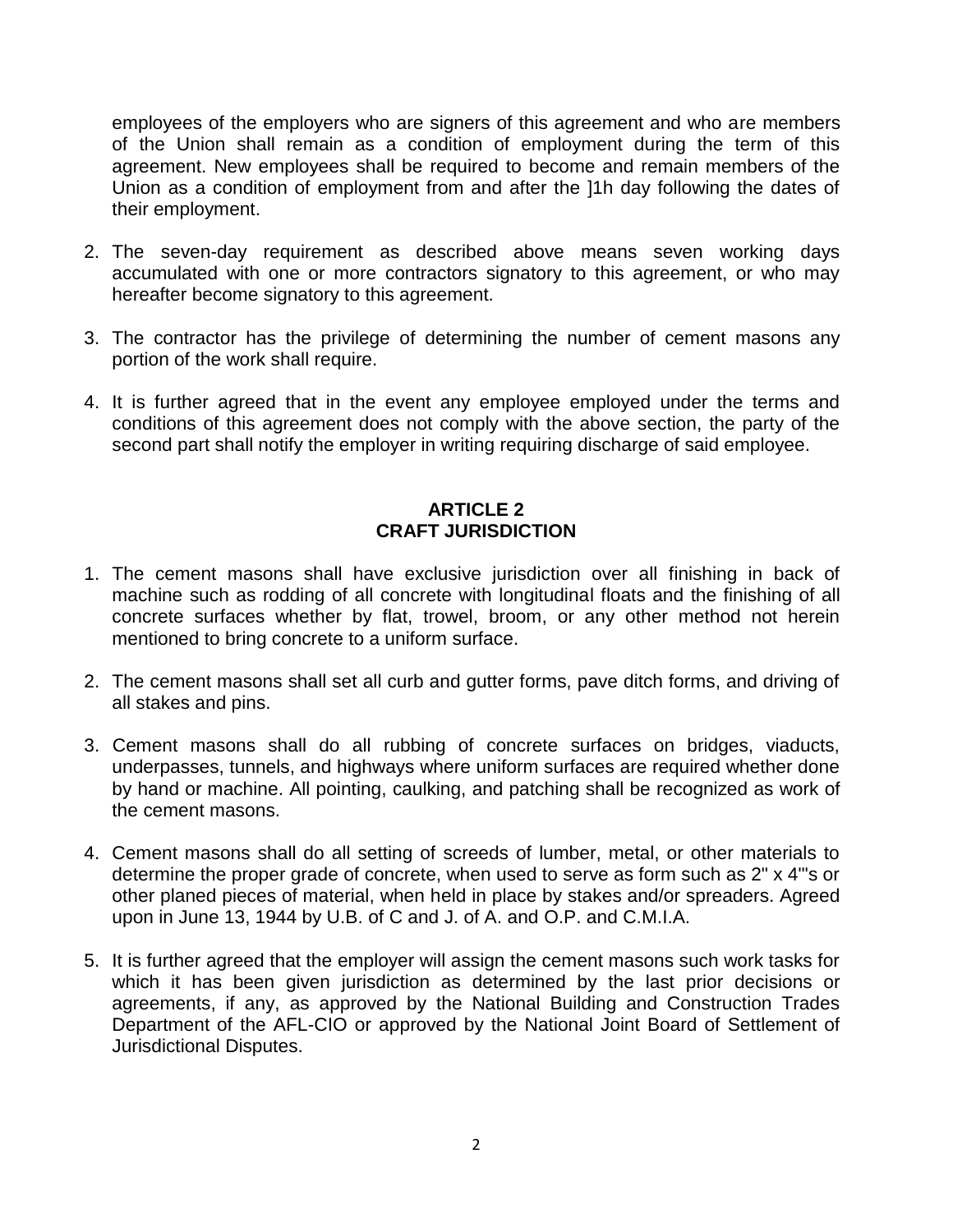6. The sawing of concrete on utility work inside the property line shall be the work of the cement mason.

# **ARTICLE 3 BOND REQUIREMENTS**

Any Contractor doing business in the jurisdiction of Local 143 that at any time fails to pay benefits in accordance with the appropriate fund documents shall, at the union's discretion, obtain and maintain during the term of this Agreement and being renewed yearly, an approved surety bond in the amount of fifty thousand dollars (\$50,000) to guarantee their employees working under this Agreement the payment of wages and fringe benefits, including Pension Plan, Health and Welfare Plan, Joint Apprenticeship and Training Fund, Industry Advancement Fund (IAF), and Supplemental Dues Check-Off. The Employer shall be responsible for payment of the bond premium covering the term of this Agreement and shall be renewed yearly. The original copy of the bond shall be filed with the Union, with copies of said bond to be filed with the various trust funds to which it shall be applicable. Such bond shall provide that it shall not be canceled without a thirty (30) days' prior written notice to the Union. The Union shall apply the above requirements on a uniform basis. This surety bond shall be revoked after sixty (60) day delinquency.

In the event of failures, defaults or refusal of the Employer to meet his obligations to their employee of the Pension Plan, Health and Welfare Plan, Joint Apprenticeship and Training Fund, Industry Advancement Fund (IAF), and Supplemental Dues Check-Off, after written notice to the Employer and bonding company, may file claim to obtain payment, costs, and reasonable attorneys' fees therefrom of the applicable surety bond.

Failure of an Employer to obtain and maintain an effective surety bond as required herein, or failure and default by an Employer of payment obligations covered by this Agreement in excess of the amount of the surety bond may, at the option of the Union, be declared by the Union a gross breach of this Agreement in consequence of which the Union shall have the right to resort to economic and other sanctions against the said Employer. Bond shall remain in full force and effect for a period of one (1) year or until payment of wages and fringe benefits including Pension Plan, Health and Welfare Plan, Joint Apprenticeship and Training Fund, Industry Advancement Fund (IAF), and Supplemental Dues Check-Off payments have been satisfied.

### **ARTICLE 4 PRE-JOB CONFERENCE**

The Employer further agrees to notify the Local Union in whose territory a project is located, in a reasonable length of time before the project is about to start.

The Employer agrees to hold a pre-job conference, if requested by the Local Union.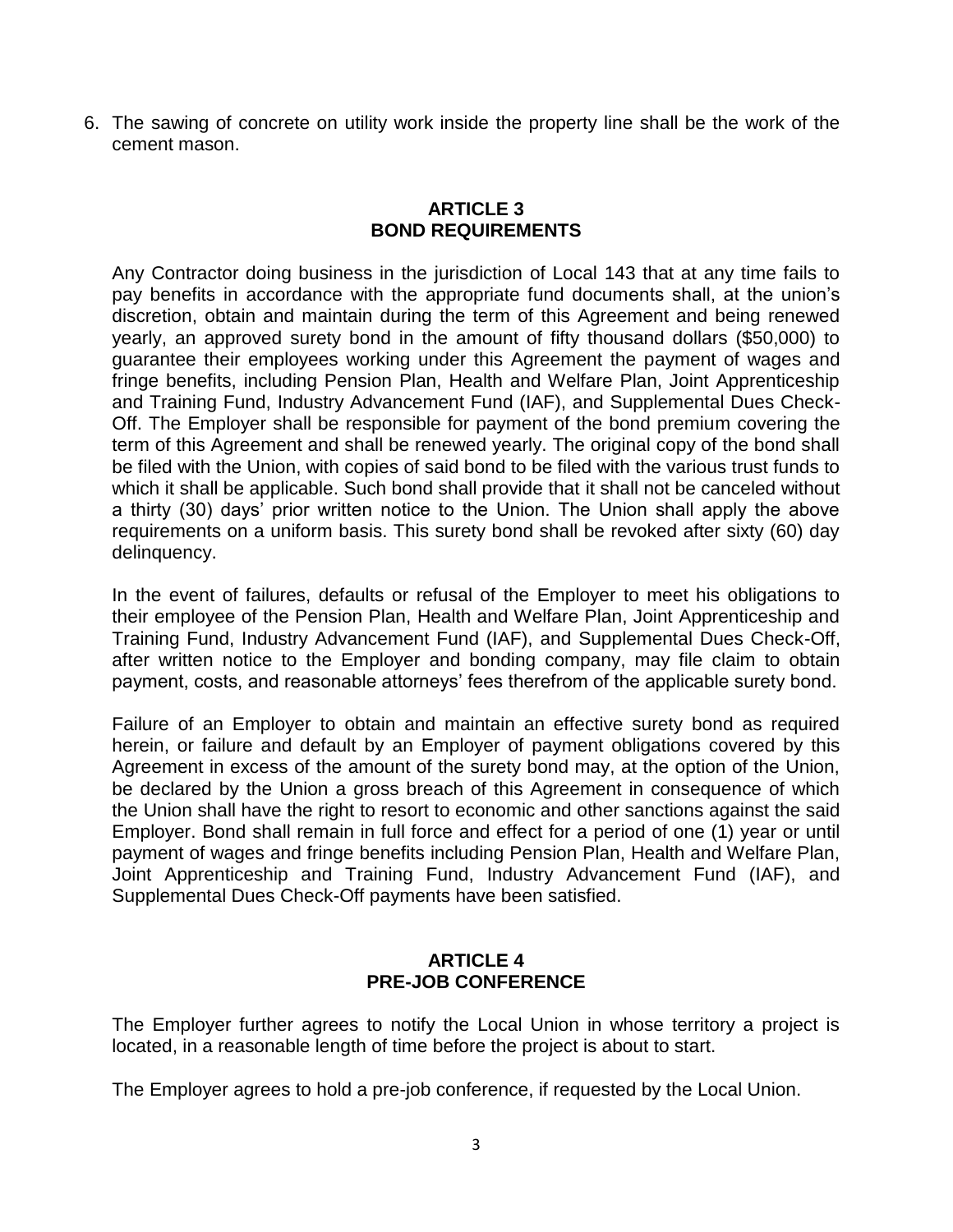# **ARTICLE 5 TOOLS**

Cement masons agree to furnish their own small hand tools, such as float and trowel, and the contractor agrees to furnish large tools and any special edgers required, also rubbing stones with handles, brushes, buckets, and cork floats or rubber floats, and respirators according to State and Federal laws.

# **ARTICLE 6 WORKING HOURS**

1. Eight-Hour Schedule. A maximum of eight (8) hours shall constitute a day's work and same shall be between the hours of seven (7:00) a.m. and five (5:00) p.m., excepting work that must be performed according to specifications; all work necessary previous to or after starting of major crew or machinery, to be performed at the regular rate. Agreements may be made between the Employer and Business Manager of the local in whose jurisdiction the work is being performed regarding the starting and quitting time. Notwithstanding the above, all work done over eight (8) consecutive hours in any one day, lunch excepted, shall be paid at the rate of one and one-half (1½) times the basic rate of pay.

Cement masons' lunch period shall be a thirty (30) minute period between the hours of 11:00 a.m. and 1:00 p.m.; any cement mason who works through any part of said lunch period shall be paid at the rate of time and one-half (1½) for such period.

- 2. When employees covered by this agreement are required to work overtime past 6:30 p.m. they shall be allowed one-half  $(\frac{1}{2})$  hour with the overtime rate of pay for their supper period. For every four (4) hours after the supper period an additional one-half (½) hour with overtime rate of pay shall be allowed for lunch.
- 3. Forty (40) hours, Monday through Saturday, shall constitute one (1) week's work and shall be recognized. All work done over forty (40) hours at the basic rate of pay during that same week, shall be paid at the rate of one and one-half (1½) times the basic rate of pay.
- 4. Saturday is to be considered as a make-up day to be worked at the basic rate of pay up to eight (8) hours work, provided forty (40) hours have not been worked Monday through Friday. If other crafts work that Saturday at time and one-half (1½), then the Cement Masons shall also receive time and one-half (1½).
- 5. Ten-Hour Day Schedule. Where not prohibited by law, and upon forty-eight (48) hour notification to the Union, the Contractor may choose the option of working four (4) ten (10) hour days, Monday through Friday, at straight time. Overtime is to be paid at the rate of one and one-half (1½) times the basic wage rate for all hours worked over ten (10) in a day or over forty (40) in a week. There will be no pyramiding of overtime in this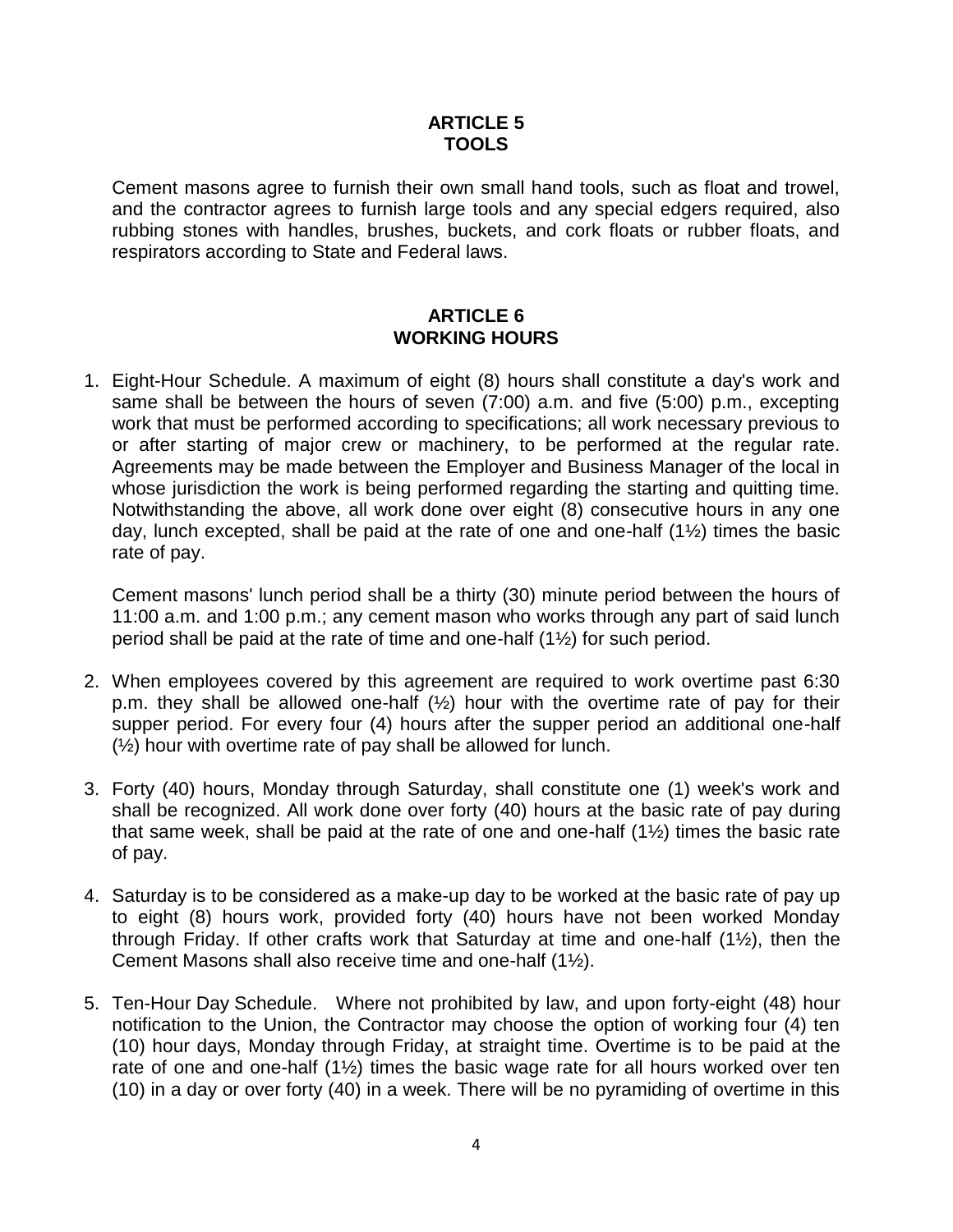Agreement. In the event inclement weather or equipment breakdown causes a loss of time during these five (5) days, Saturday may be used to make up the remaining hours needed to complete a forty (40) hour workweek, with all hours in excess of forty (40) for the workweek being paid at the applicable overtime rate.

The Employer agrees that when using this option it shall be for the duration of the job or until the Employer notifies the Business Agent, one (1) week in advance, that the Employer elects to return to a five (5) day, eight (8) hour schedule for the duration of the job, and cannot be changed again unless mutually agreed upon by the Business Agent and the Employer.

- 6. The cement masons crew time shall start when the mixer starts.
- 7. Cement masons shall be allowed fifteen (15) minutes before quitting time to clean their tools.
- 8. Where scaffolding is required, safe scaffolding shall be provided for all parties.
- 9. Special Shift. With prior notification by the Employer to the Business Manager, if a special shift is required by an Owner and the Employer needs to perform work which cannot be performed during regular working hours, employees may work a special shift and receive \$1.50 an hour over base rate for eight (8) hours work plus thirty (30) minutes unpaid lunch after the fourth hour. No employee may work on a special shift if he has performed bargaining unit work that day during the regular working hours. The Employer's request for this special shift must include the starting date, the approximate number of employees involved and the estimated conclusion date. Other terms and conditions may be agreed to between the Business Manager and the Employer.

# **ARTICLE 7 PAYMENT OF WAGES**

Section 1. The regular payday shall be once a week on Friday or such other day as the Employer shall designate prior to the start of the job. When the regular payday is a holiday, then the last work day before that holiday shall be pay day. Wages shall be payable before quitting time and are to be paid in cash, check, pay card, or voluntary direct deposit. The weekly payroll shall end no earlier than the third workday prior to payday.

Section 2. If an employee is discharged or laid off, he shall be paid immediately. If the Employer does not have facilities at the job site to prepare payroll checks, the Employer or his representative shall give to the terminated employee a slip stating the number of hours and amount of wages to which the employee is entitled. The terminated employee's paycheck shall be overnight mailed to the address provided to the Employer by the employee within twenty-four (24) hours, weekends and holidays excluded. If the check is not at the provided address the following day, the employee shall receive two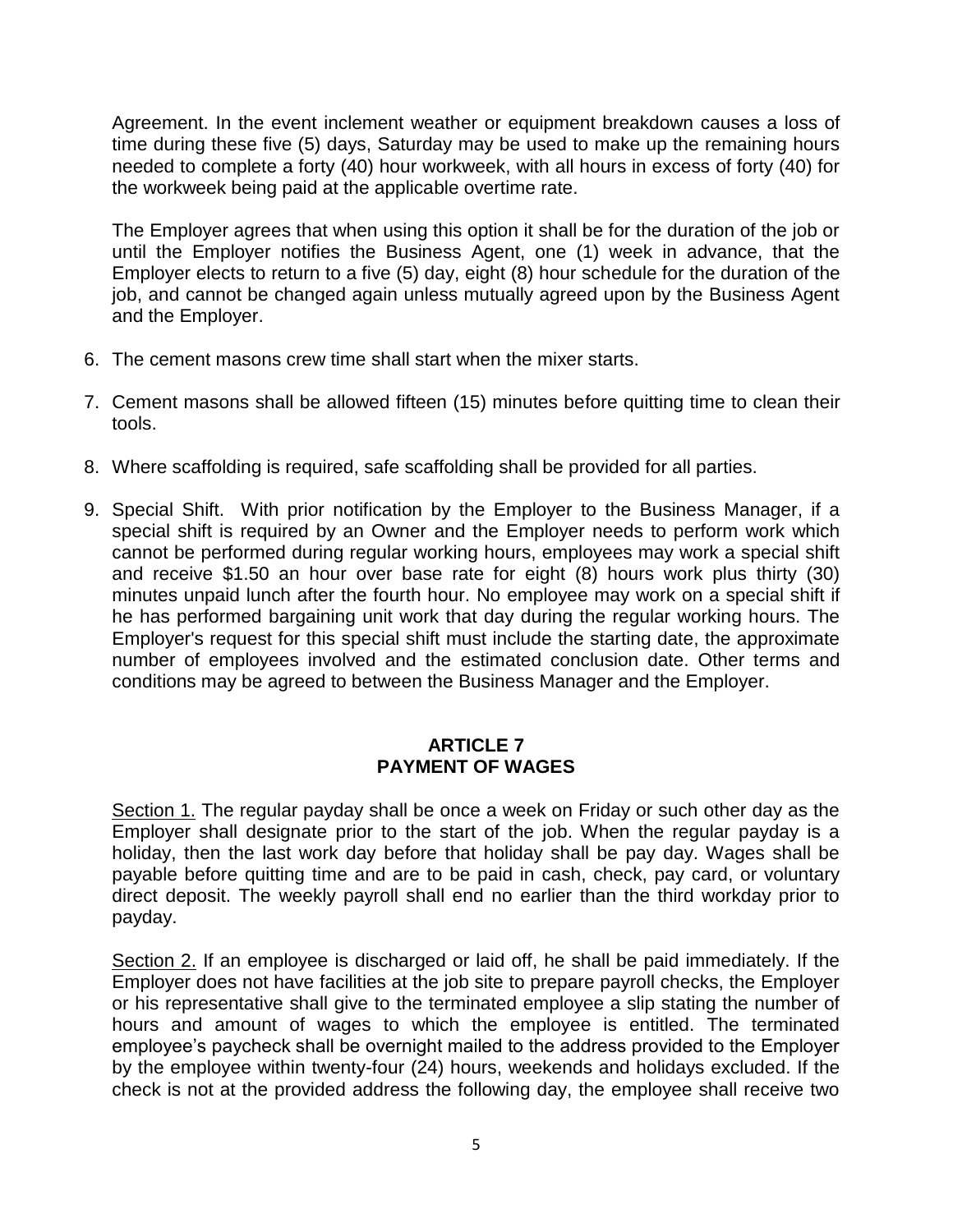(2) hours pay at straight time rate for each day the check is late. When an Employee quits of his own accord, he shall wait for the regular payday for his wages.

# **ARTICLE 8 HOLIDAYS**

The following holidays shall be regarded as legal holidays: New Year's Day, Memorial Day, Fourth of July, Labor Day, Veteran's Day, Thanksgiving Day and Christmas Day. If a legal holiday listed above falls on Sunday it shall be observed on Monday. If a listed holiday falls on a day other than a Sunday, it shall be celebrated on that day. The pay for holidays, if worked, shall be at the double-time rate. Provided, however, by mutual agreement between the contractor and the business manager of the local union, Veterans' Day holiday can be scheduled the day after Thanksgiving.

All worked performed on Sunday shall be paid at the double-time rate.

### **ARTICLE 9 HEAD CEMENT MASONS**

When three (3) or more cement masons are employed the contractors shall designate one of the cement masons as head cement mason of the cement masons on each project, whose duties shall be to give the orders to the cement masons, and he shall receive one dollar and fifty (\$1.50) cents per hour above the basic rate of pay. The head cement masons so designated shall be a working cement mason.

### **ARTICLE 10 REPORTING**

- 1. A pre-job conference may be requested by either party before starting a new job.
- 2. When cement masons are regularly employed and report for work or when cement masons are hired and bring their tools on to the job and not started to work, they shall receive 2 hours pay. If the cement masons are started to work, they shall receive not less than 4 hours pay and if they work over 4 hours they shall receive not less than 8 hours pay. The above shall not apply when inclement weather or conditions beyond the reasonable control of the contractor makes it impractical for work to proceed, in which case cement masons shall be paid actual hours worked, minimum of two (2) hours pay. If cement masons are told to wait after reporting for work and not put to work they shall receive pay for actual waiting time.

Notwithstanding the foregoing, when requested by the contractor to remain on the job and work in the rain after 2:00 p.m. to save concrete the cement mason shall be paid to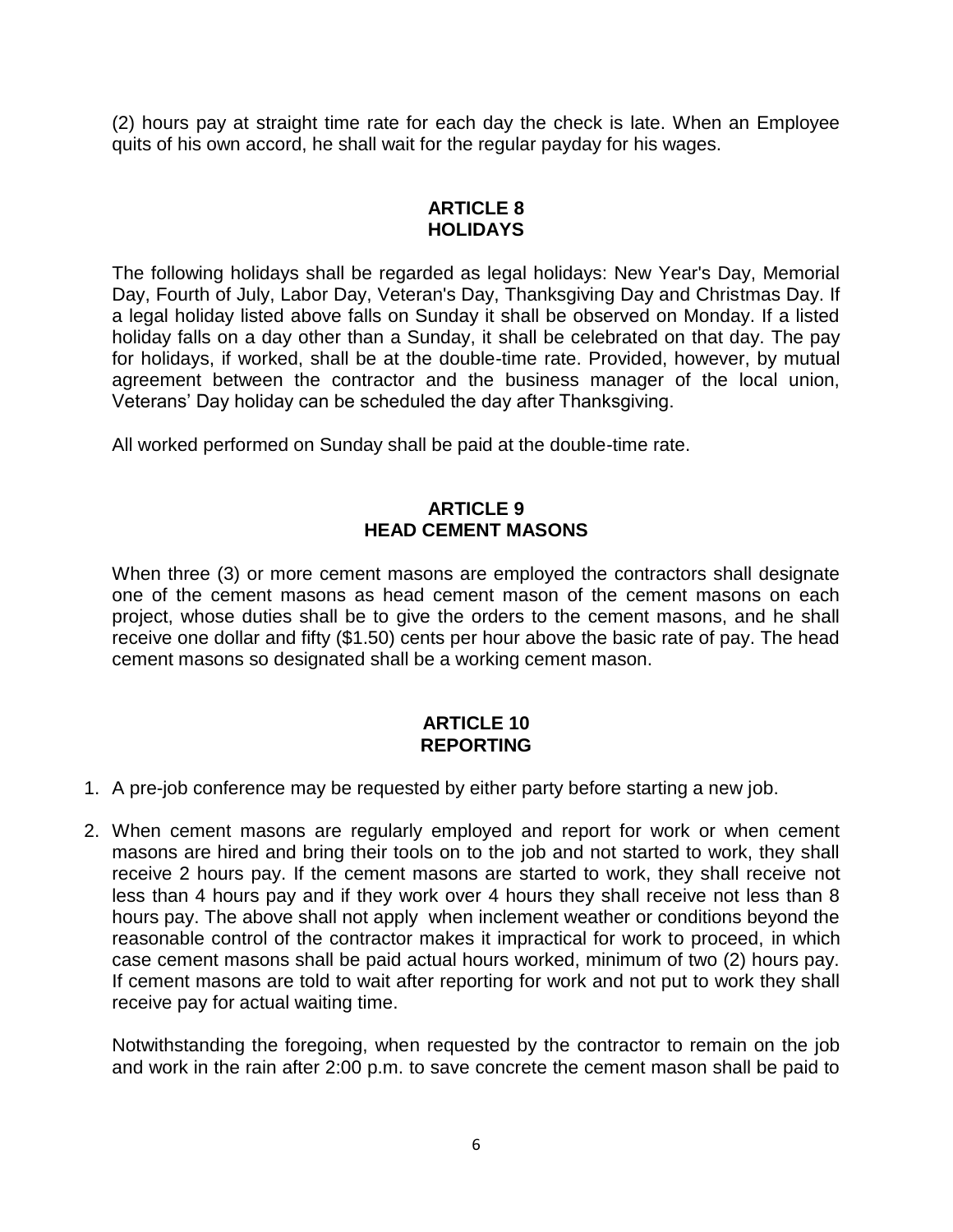normal quitting time. The employer reserves the right to hire or not to hire any cement mason seeking employment.

3. The contractor or the superintendent will call the head cement mason if he has a telephone; if he does not have a phone, he will call the business agent, if there is no work that day.

### **ARTICLE 11 SPHERE OF PROJECT**

The cement masons agree that in the event any contractor who is a member of the Association has a project that starts within the counties covered by this Agreement, they will continue the project into other territory until completed, under the same terms and conditions as contained in this Agreement, without any change in working conditions, or in the personnel of the crew of the cement masons.

# **ARTICLE 12 MOVEMENT OF EMPLOYEES**

Signatory contractors shall be free to move employees represented by the Operative Plasters' and Cement Masons' International Association to any construction project under the territorial jurisdiction of this Agreement as well as up to fifty percent (50%) of employees when moving from the jurisdictional area from one Local to another Local within the State of Illinois.

### **ARTICLE 13 DISPUTES**

1. The cement masons agree that there shall be no stoppage of work on account of any differences which might occur between the contractor and the Union or the

International, or between the Union and any other craft over jurisdictional disputes. If a dispute arises and cannot be settled between the local representative and the contractor and any other crafts within twenty-four (24) hours, a telegram is to be sent to the General Office of the Operative Plasterers and Cement Masons International Association, requesting the presence of an International Representative, and the International agrees to furnish such representative upon receipt of such request. Decisions of the National Building Trades Department shall be final on all jurisdictional disputes except where a jurisdictional dispute involves any Union or Employer not a party to the procedures set forth by the present plan established by the Building and Construction Trades Department and is not resolved by the Unions and Employer involved, the dispute may be submitted to the National Labor Relations Board for settlement.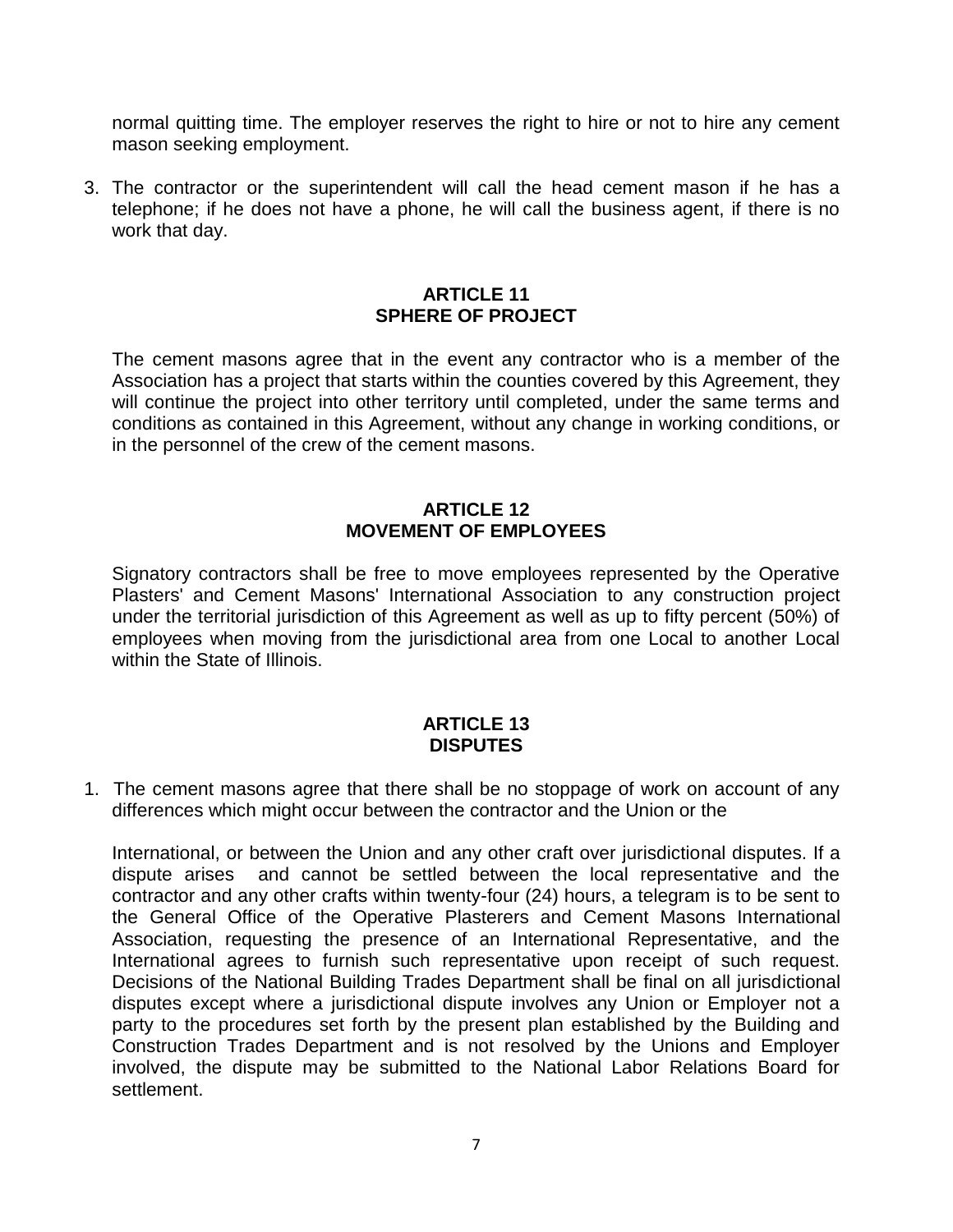- 2. Except for violations of **Article 1, Union Securit**y and **Article 13, Wages**, there shall be no slowdowns, strikes or lockouts during the term of this Agreement. On all cases other than jurisdictional disputes which arise and cannot be settled by the local representative and the contractor within twenty-four (24) hours, the difference of opinion or dispute shall be referred to a board consisting of four (4) members; two (2) appointed by the Association and two (2) appointed by the Union, and they shall have the authority to choose a fifth member if and when they deem it necessary. The board will be required to render a decision within forty-eight (48) hours, which decision shall be binding on both parties.
- 3. The Arbitration Board shall be a permanent institution but its individual members may be changed at any time by their respective organizations.

# **ARTICLE 14 APPRENTICES**

- 1. In order to maintain a sufficient number of skilled journeymen cement masons in the industry covered by this Agreement, the necessity for the employment of apprentices is recognized and the training and employment of as many apprentices as is reasonable and practicable shall be encouraged and undertaken by both the Union and the contractor.
- 2. On highway and airport construction the contractors shall not be required to use apprentices, however, providing the contractor so elects, when three or more journeymen cement masons are employed by the contractor one apprentice shall be permitted; five or more, two shall be permitted; seven or more, three shall be permitted; ten or more, four shall be permitted.
- 3. On bridge construction work the contractors shall not be required to use apprentices, however, providing the contractor so elects, an apprentice shall be permitted for each journeyman cement mason employed by the contractors (provided, however, that when the local union, upon demand by the contractor, is unable to furnish the required journeymen cement mason then the contractor may employ an apprentice instead).

### **ARTICLE 15 WAGES, FRINGE BENEFITS & DEDUCTIONS**

1. The parties hereto agree that the journeymen cement masons' hourly wage and contribution rates are as set forth in wage **Addendum A** of this Agreement.

The contribution amounts set forth in Addendum A shall be paid for each hour worked into the Construction Industry Welfare Fund, Champaign, IL, pursuant to Section 5 and 6 below.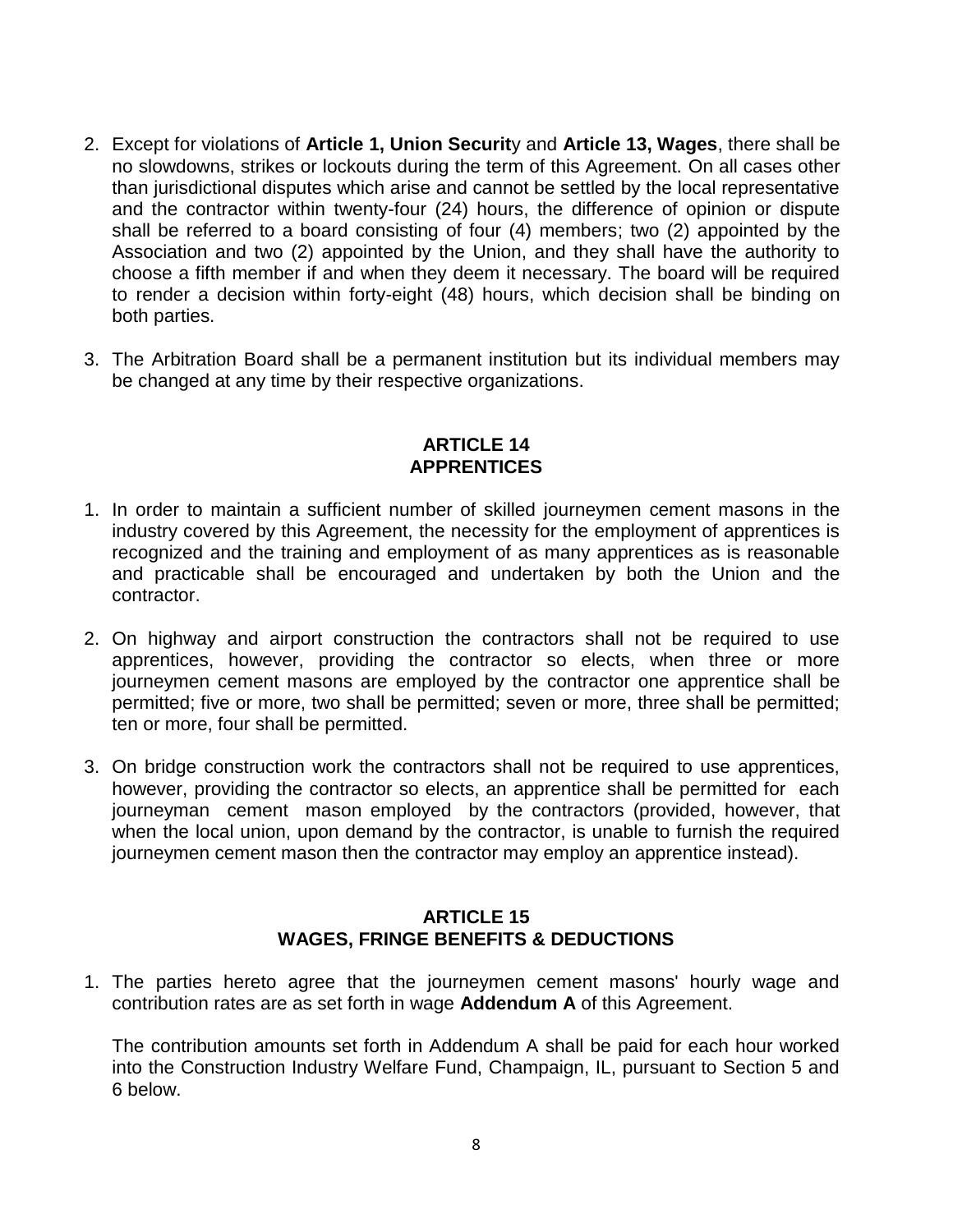The contribution amount set forth in **Addendum A** shall be paid for each hour worked into the Indiana State Council of Plasterers & Cement Masons Pension Fund pursuant to Section 5 and 6 below.

Contributions, listed in **Addendum A**, shall be paid into the Apprentice Training and Education Fund for Local #143.

Local #143 Dues Check-off, pursuant to Article 14, are set forth in **Addendum A**.

| Effective April 1, 2019 | + \$1.25 to be distributed |
|-------------------------|----------------------------|
| Effective April 1, 2020 | + \$1.25 to be distributed |
| Effective April 1, 2021 | + \$1.25 to be distributed |

2.

The wage scale for Apprentices shall be as follows:

- 1<sup>st</sup> 6 months 70% of journeyman scale 2<sup>nd</sup> 6 months 75% of journeyman scale 3<sup>rd</sup> 6 months 80% of journeyman scale 4<sup>th</sup> 6 months 85% of journeyman scale 5<sup>th</sup> 6 months 90% of journeyman scale 6<sup>th</sup> months 95% of journeyman scale 7<sup>th</sup> 6 months 100% of journeyman scale 8<sup>th</sup> 6 months 100% of journeyman scale
- 3. The Union may distribute any part of the negotiated wage increase into the existing negotiated funds, provided, such increase is requested and AGC of Illinois is notified at least sixty (60) days prior to its effective date on each anniversary of this Agreement. For purposes of this clause only, the anniversary dates are April 1, 2020 and April 1, 2021. Changes in contribution amounts to any of the Funds listed in this Article shall only be made annually on the Agreement's anniversary dates and under no circumstances can monies be deducted from the basic labor rate, as such is prohibited by the Illinois Department of Labor. When the Union notifies AGC of Illinois of its request, whereupon an addendum in writing describing such change(s) shall be incorporated into this Agreement.
- 4. The trustees of the Health and Welfare Fund shall, among other things, have the authority to determine the type and amounts of benefits, provided and rules and regulations governing entitlement to such benefits, provided however, that the Health and Welfare plan to be established shall conform at all times to the applicable requirements of the Internal Revenue Service so as to ensure the tax exempt status of the Health and Welfare and the right to the contributing employer to treat contributions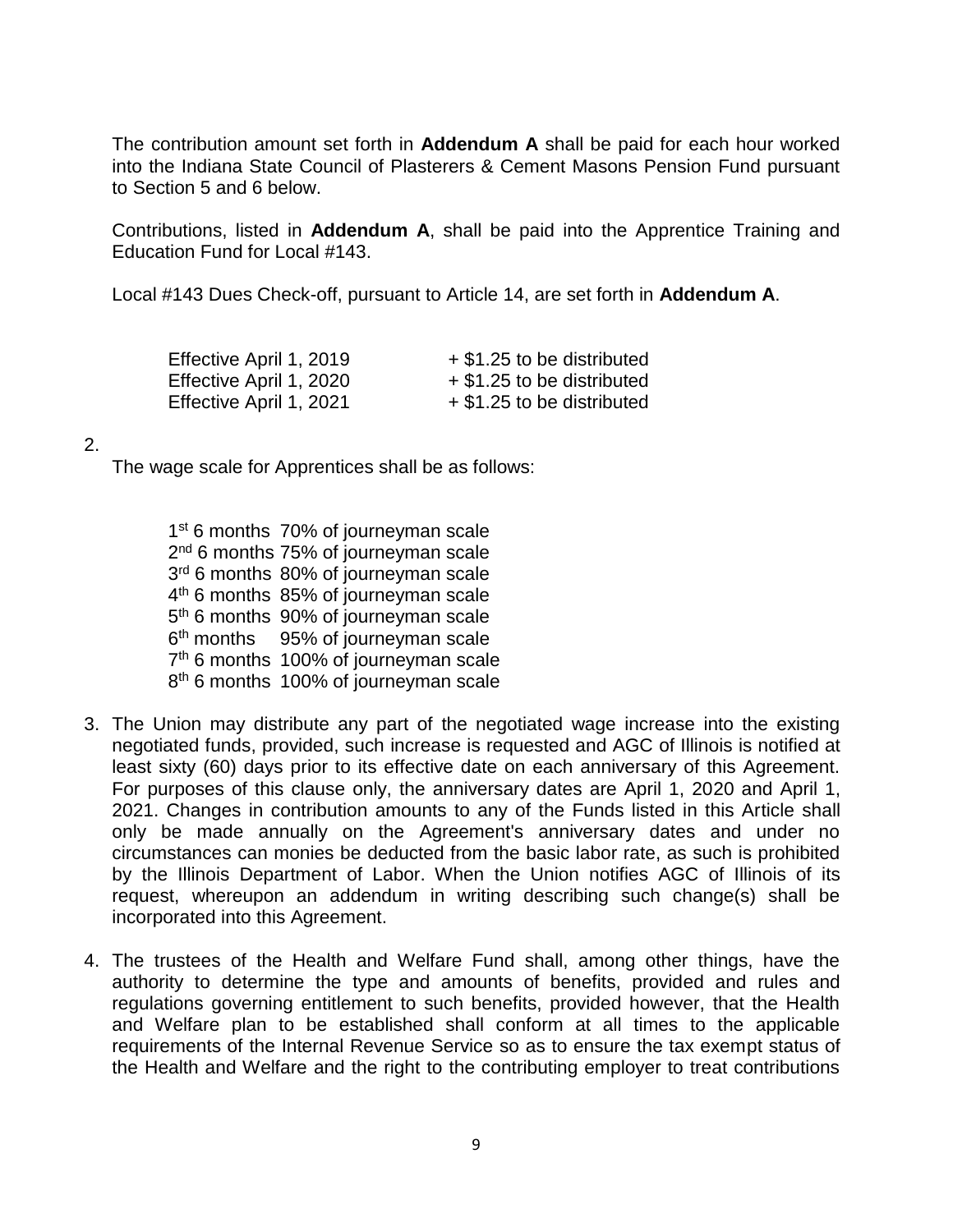to the Health and Welfare Fund as deductions for income tax purposes. Provided further that each fund herein shall be in conformity with all applicable laws.

- 5. The Employer hereby agrees to be bound by the Agreement and Declaration of Trust establishing the Indiana State Council of Plasterers & Cement Masons Pension Fund, the Construction Industry Welfare Fund, and the Training and Vacation Funds for Local #143.
- 6. The Employer further agrees to pay contributions to said funds in behalf of bargaining unit employees as negotiated and set forth in this Agreement, and in the manner prescribed by said Fund.
- 7. In the event any said Fund fails to comply with applicable laws or retain its tax exempt status with the IRS, the Employer shall cease making contributions and shall pay said amounts directly to bargaining unit employees as wages.
- 8. EMPLOYEE SAVING FUND
	- (A) For the purpose of augmenting the funds available to employees in case of slacking periods, to encourage savings as a means of building a reserve, an employee savings plan is hereby created.
	- (B) **Monthly reporting form** A payroll deduction, subject to withholding taxes, of a stipulated amount per hour for each employee covered by such collective bargaining agreement will be forwarded to the plan by each employer. The amounts deducted are determined pursuant to the aforementioned collective bargaining agreement which is incorporated by reference as a part of the Agreement. Savings deductions shall be forwarded to HealthSCOPE by each Employer not later than the 10th day of the month following the month for which the deductions are due. The amounts deducted by each employer pursuant to such collective bargaining agreement shall be forwarded to HealthSCOPE accompanied by a reporting form supplied by HealthSCOPE and completed by such employer, which shall set forth the employer, the employees covered, and the amount due for each individual employee, and the hours worked. There shall be one copy of the reporting form to be returned the HealthSCOPE and HealthSCOPE will forward a copy of such reporting form to the Union with the month-end reports. HealthSCOPE shall neither have an obligation to collect the amounts to be deducted for each employee, nor to make inquiry into the terms of the collective bargaining agreement.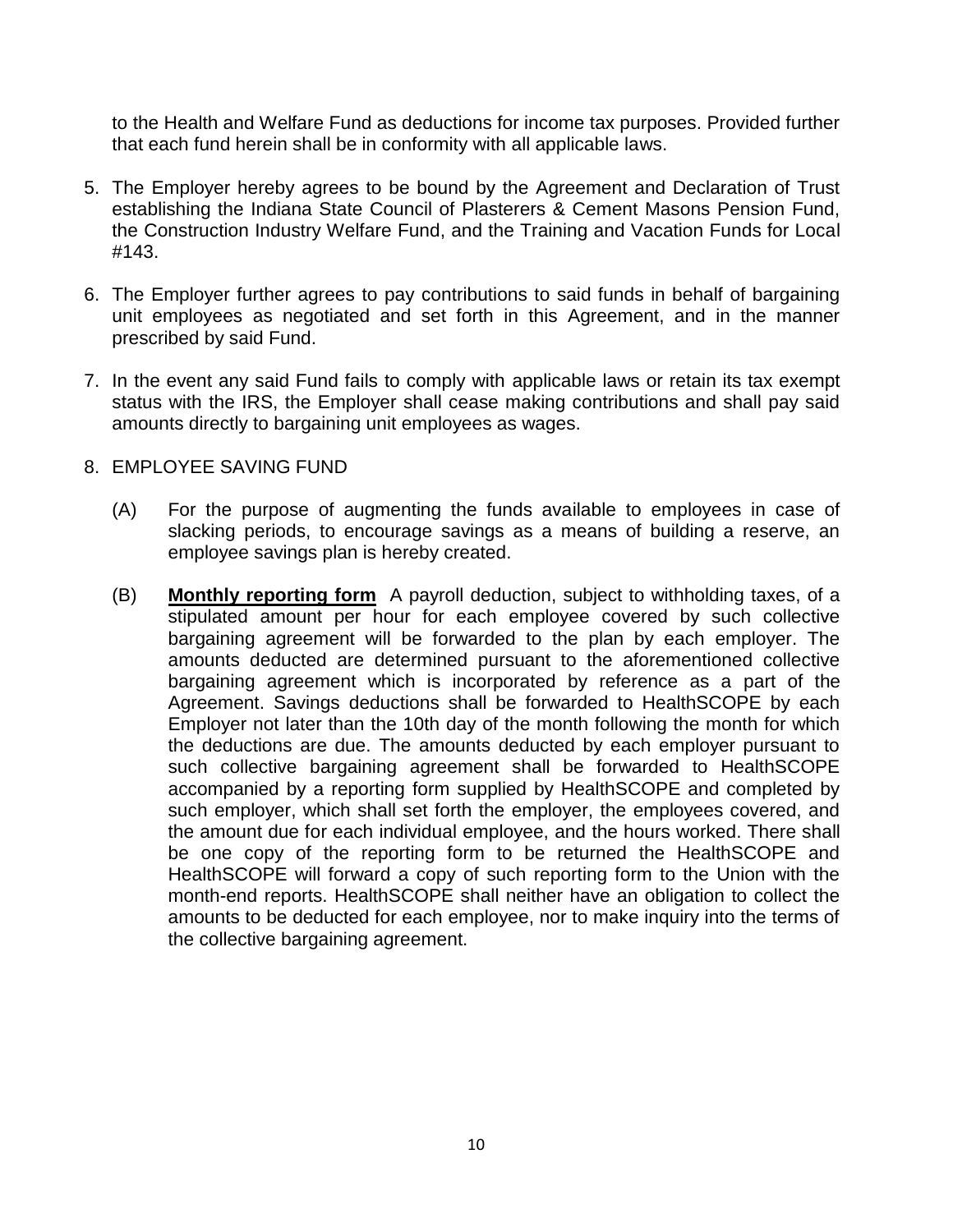#### **ARTICLE 16 INDUSTRY ADVANCEMENT FUND (IAF)**

- 1. The EMPLOYER agrees to pay the Associated General Contractors of Illinois Industry Advancement Fund (IAF) the sum of twenty cents (\$0.20) per hour worked for all hours paid at straight time or overtime to each employee working under this agreement for the duration of this agreement.
- 2. The contributions to the IAF shall be deposited each month, or at such other regular intervals as may be determined by the Association, to the depository designated by the Association. Such contributions shall be reported and sent to the depository designated by the Association on a form that contains other contributions. Failure of an EMPLOYER to comply with this Article shall be deemed a direct violation of the Agreement.
- 3. The activities of the IAF shall be determined by the Association and shall be financed from the payments herein provided for the advancement of the Heavy/Highway and Utility construction in the state of Illinois.
- 4. Upon request, the EMPLOYER hereby agrees to provide the designated representative of the Association its payroll records to determine compliance with this article.
- 5. The EMPLOYER and the Union agree that any action, including the filing of a law suit, by the Association to enforce this Article is not subject to any of the grievance/arbitration provisions of this agreement. If the Association files a lawsuit against an EMPLOYER to collect delinquent contributions under this Article, the EMPLOYER agrees that the Association shall be entitled to recover interest of five percent (5%) per annum on the unpaid or late-paid contributions and to recover attorneys' fees and cost.

# **ARTICLE 17 WORKING DUES CHECK-OFF**

Upon receipt of an employee's written authorization, which shall be irrevocable for not more than one year, or the termination of this Agreement, whichever occurs sooner, the Employer shall deduct from such employee's wages the amounts as specified in **Addendum A** of this Agreement, and remit same to the designated Local Union, together with a list of names of employees from whose pay deductions were made. Such written authorization may be revoked by the employee by written notice by registered mail to his employer and Local Union received by both during the 10 day period prior to the end of any applicable yearly period or during the 10 day period prior to termination of any applicable collective bargaining agreement, whichever occurs sooner. In the absence of such revocation, sent and received in accordance with the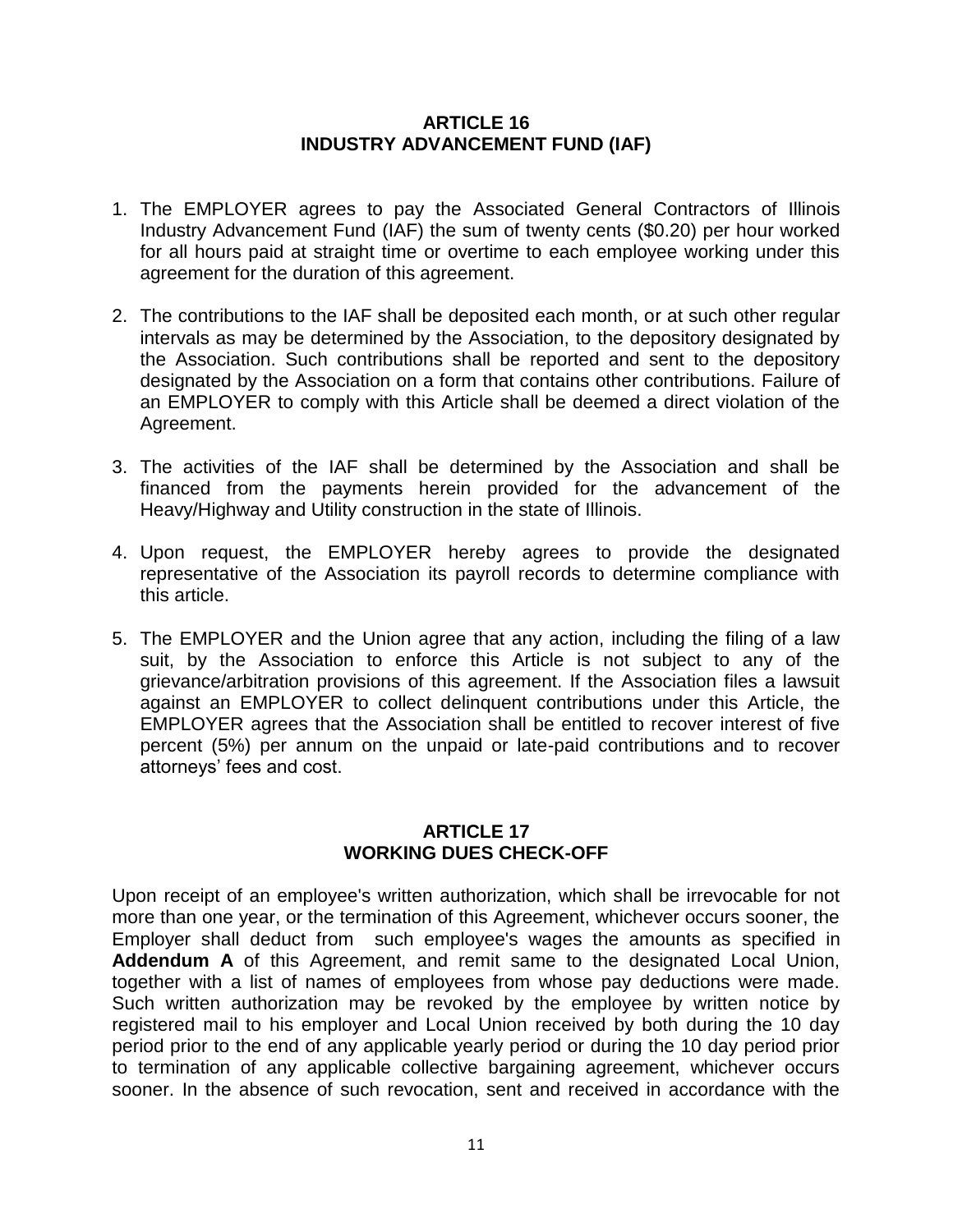foregoing, the authorization shall be renewed by an additional yearly period or until the end of the collective bargaining agreement, whichever occurs sooner. It shall be the obligation of the Union to obtain the voluntary authorization forms from its employees and transmit same to the Employer. Local #143 shall maintain current dues check-off authorization forms for each person referred to Contractors. Signatory contractors are entitled to view check-off authorization forms of workers they hire or can request copies of the same by mail.

#### **ARTICLE 18 COMPLETENESS OF AGREEMENT**

This Agreement is intended to cover all matters of wages, hours and other conditions of employment, including insurance benefits, welfare funds, pension or benefit plans or related subjects, and during the balance of the term of this agreement, the employers will not be required to negotiate on any further matters affecting these or any other subjects not specifically set forth in this Agreement.

### **ARTICLE 19 ALCOHOL AND NON-PRESCRIPTION DRUGS**

**Section 1.** Possession, sale or use of alcohol or non-prescription drugs on the Employer's property, site of construction or during the working hours regardless of the location shall be grounds for termination. Any employee who reports to work under the influence of alcohol or non-prescription drugs shall be subject to termination. "Nonprescription drugs" shall be defined as drugs which cannot be legally dispensed without a prescription and are not covered by a current valid prescription endorsed by a qualified physician for use by name Employee in question. Employees working under this Agreement shall be subject to all necessary diagnostic medical testing for purposes of verifying compliance with this provision, when required by the Employer at the expense of the Employer.

**Section 2.** Provision for Employee drug or alcohol testing will be outlined in employer policy and procedures or as required in documentation by Project Owners. Drug and alcohol testing may consist of, but not limited to, pre-employment, random, reasonable cause/suspicion, post-accident, injury or unsafe act. Any random testing conducted shall utilize a computerize software program capable of blindly selecting employees by the random selection of their social security numbers. Reasonable cause shall include, for example, but is not limited to, visible impairment, possession, reports of on or offduty use, prior detection and rehabilitation, or involvement in an accident, injury or unsafe act. Employees refusing to consent to such testing shall be deemed to have voluntarily quit.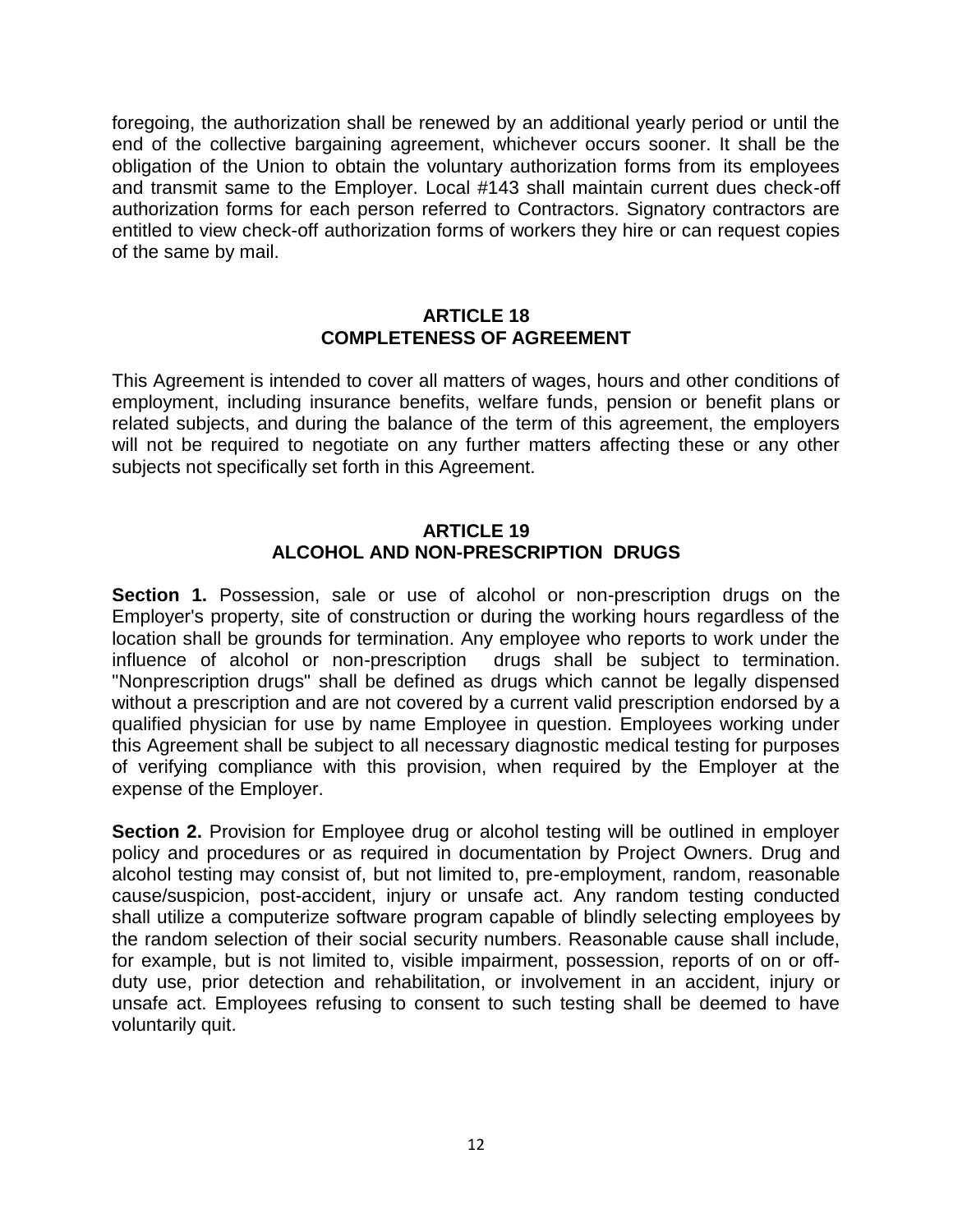**Section 3.** All drug and/or alcohol testing shall follow the procedures or future revisions outlined by the Substance Abuse and Mental Health Service Administration (SAMHSA) and shall be in compliance with all state and federal laws regarding alcohol/drug testing.

**Section 4.** Personnel utilized for testing will be certified as qualified to collect samples and adequately trained in collection procedures. The laboratory selected to conduct the analysis shall be certified by the Department of Health and Human Services and/or Substance Abuse and Mental Health Service Administration (SAMHSA) approved.

**Section 5.** All drug screening tests shall conform to current SAMHSA regulations.

**Section 6.** Test and Test Results. All drug tests, as provided for in this Article, shall use the immunoassay drug screening test as the initial test. All positive test results by this method will be confirmed using the Gas Chromatography/Mass Spectrophotometry methodology on a urine specimen. Final determination of a positive drug test will be made by a Medical Review Officer (MRO) or equivalent. The cutoff levels for determining a positive test for both of these methodologies shall be those recommended by the Substance Abuse and Mental Health Service Administration (SAMHSA).

Alcohol test levels at or above .04 shall be considered a positive test when using safetysensitive equipment.

**Section 7.** Employees taking prescription medication which according to their physician has physical or mental side effects which could cause impairment on the jobsite, must report the medication to site supervision. Employees who report use of lawful medication as described above shall not be disciplined for use of same.

**Section 8.** Any Employee with test results of negative shall be compensated for all hours lost. If an Employee has a confirmed positive test, (s)he will be: (a) suspended without pay up to thirty (30) days, or as determined by established company policy, (b) mandatory enrollment in a certified rehabilitation program, at employee's own expense, and successful completion (c) and agree to periodic follow-up drug testing for up to two (2) years after successful completion of rehabilitation program. A second positive or refusal to participate in a certified rehabilitation program after the first positive test shall result in termination of employment.

**Section 9.** The parties agree that during the term of this contract, that federal and state law as well as specific requirements by owners on their projects will supersede the previous paragraphs regarding the use of drug/alcohol and such rules and regulations of these entities will be applicable to this contract.

**Section 10.** Termination under this provision, including the circumstances surrounding the conduct of the drug or alcohol test, shall be fully subject to the dispute provision (Article 11) of this agreement.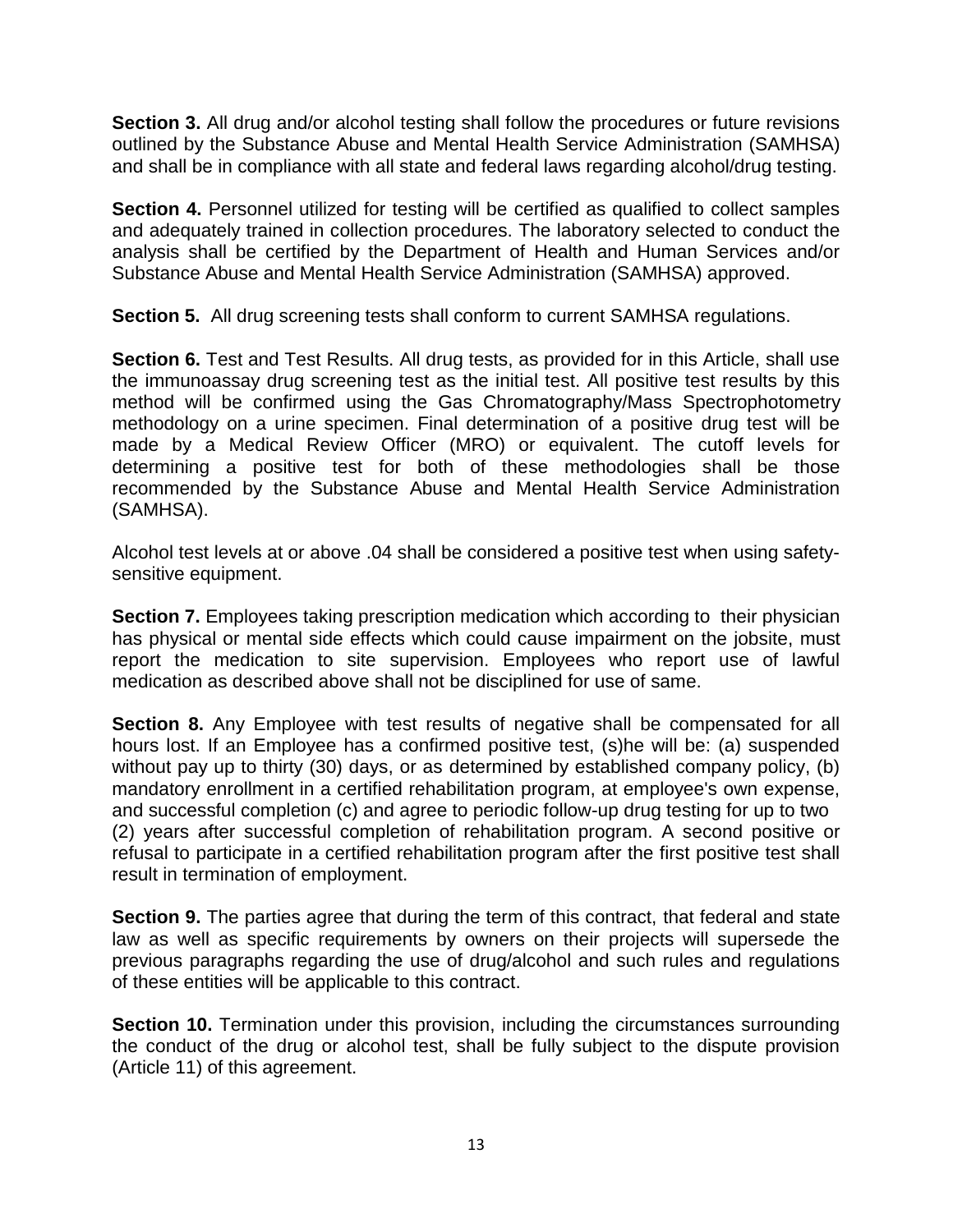#### **ARTICLE 20 SAFETY**

**Section 1. Personal Cell Phones and Other Communication Devices:** Because they create distractions and disrupt regular work routines, the use of personal communication devices such as cellular phones and audible pagers is prohibited during work hours and in work areas, unless the company has provided such devices to the employee for business use only. Any employee carrying a non-company issued pager with an audible alarm must ensure the alarm is turned off during work hours and in work areas. Employees must not make, return or receive calls on personally owned portable phones during work hours. Employees will have access to communication devices for emergencies. Limited and TEMPORARY exceptions to this policy permitting the use of personally owned communication devices for ongoing personal emergency situations (such as imminent birth of a child) can be made only with the prior and continued approval of the employee's supervisor.

**Section 2.** Each Cement Mason shall be required to successfully complete the 10-Hour OSHA Construction Safety and Health Course.

**Section 3.** Employer will supply all required safety equipment. All Cement Masons shall be responsible for wearing appropriate safety gear such as boots, ear, eye and head protection. The Employer and all employees agree to abide by all federal, state, local and company safety policies. Failure on the part of an employee to comply with these safety rules and policies may be grounds for dismissal.

**Section 4.** Fresh drinking water and clean utensils shall be furnished by Employer on every job. When a job requires Finishers five (5) or more consecutive days between April 15 and October 30, ice water shall be provided.

### **ARTICLE 21 LIABILITY CLAUSE**

It is the intention of the parties hereto to comply with all applicable provisions of State or Federal law, and they believe that each and every part of this contract is lawful. All provisions shall be declared invalid or inoperative by final order of any court of competent jurisdiction. In such event, the Union or the contractor may, at its option, require renegotiations of such individual provisions for the purpose of adequate legal replacement thereof.

In the event of the invalidation of any section, sentence, or article of this Agreement by any Court or Board of competent jurisdiction, all remaining provisions of this Agreement shall remain in full force and effect.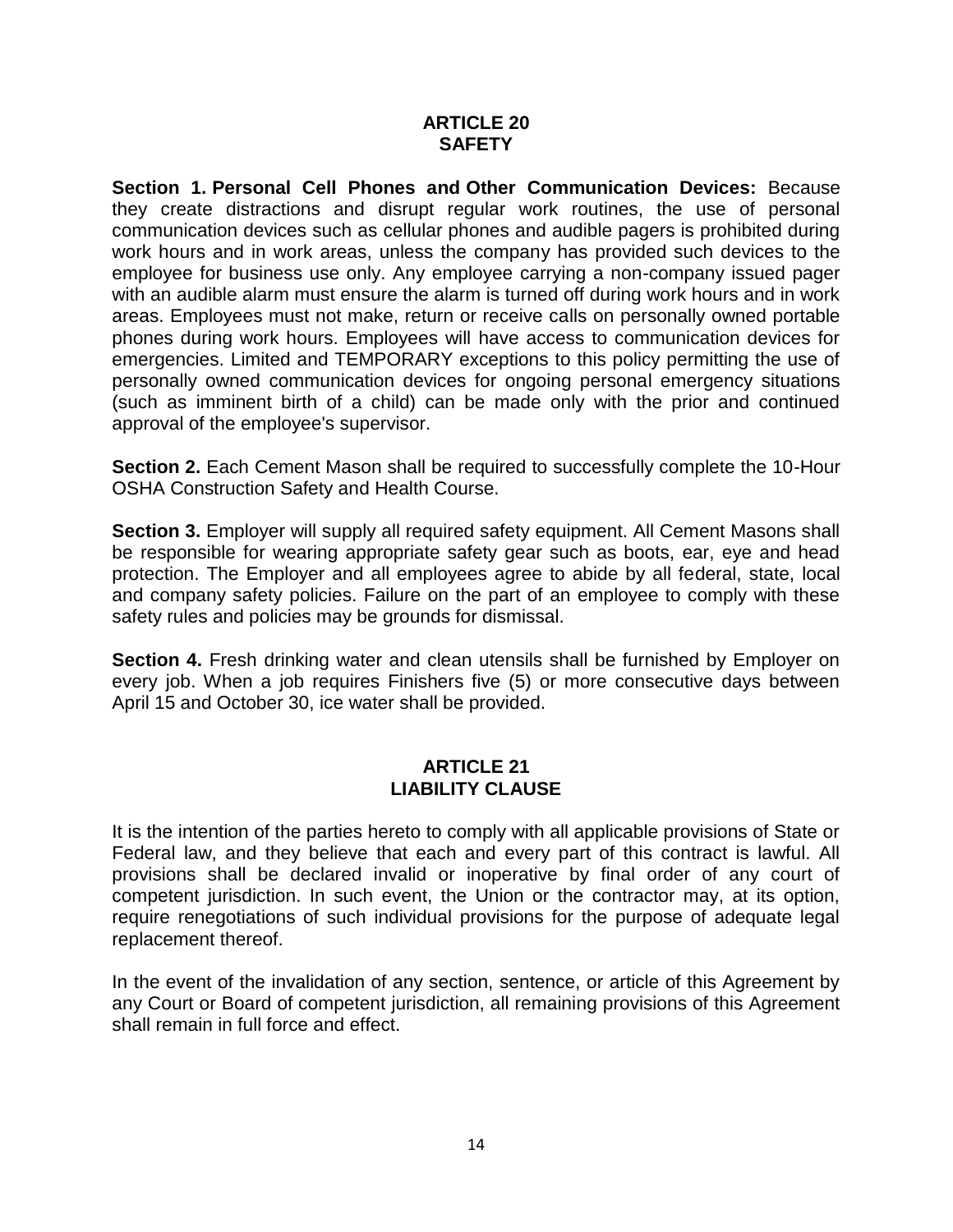#### **ARTICLE 22 NO DISCRIMINATION**

Neither party to this Agreement shall discriminate against any employee or any employer covered by this Agreement by reasons of said person's age, race, color, sex, religious affiliations, national origin, Vietnam Era Veterans, Disabled Veterans, individuals with disabilities, or any other characteristic protected by law.

#### **ARTICLE 23 DURATION AND TERMINATION**

This Agreement shall remain in full force and effect for a period of three (3) years, from April 1, 2019 through March 31, 2022 and will be regarded as effective from year to year thereafter, unless a notice is given in writing by either party hereto at least sixty (60) days and not more than ninety (90) days before the yearly expiration date.

IN WITNESS WHEREOF, the parties hereto have caused this Agreement to be signed. approved and ratified by the duly authorized officers of the parties as of the day and year first set forth:

**FOR THE UNION:** 

**Chris Butler** Business Manager, Local #143

Ďate

**FOR THE ASSOCIATED GENERAL CONTRACTORS OF ILLINOIS:** Holly Bailey

Negotiating Committee

**Frank Kazenske Director of Labor Relations**